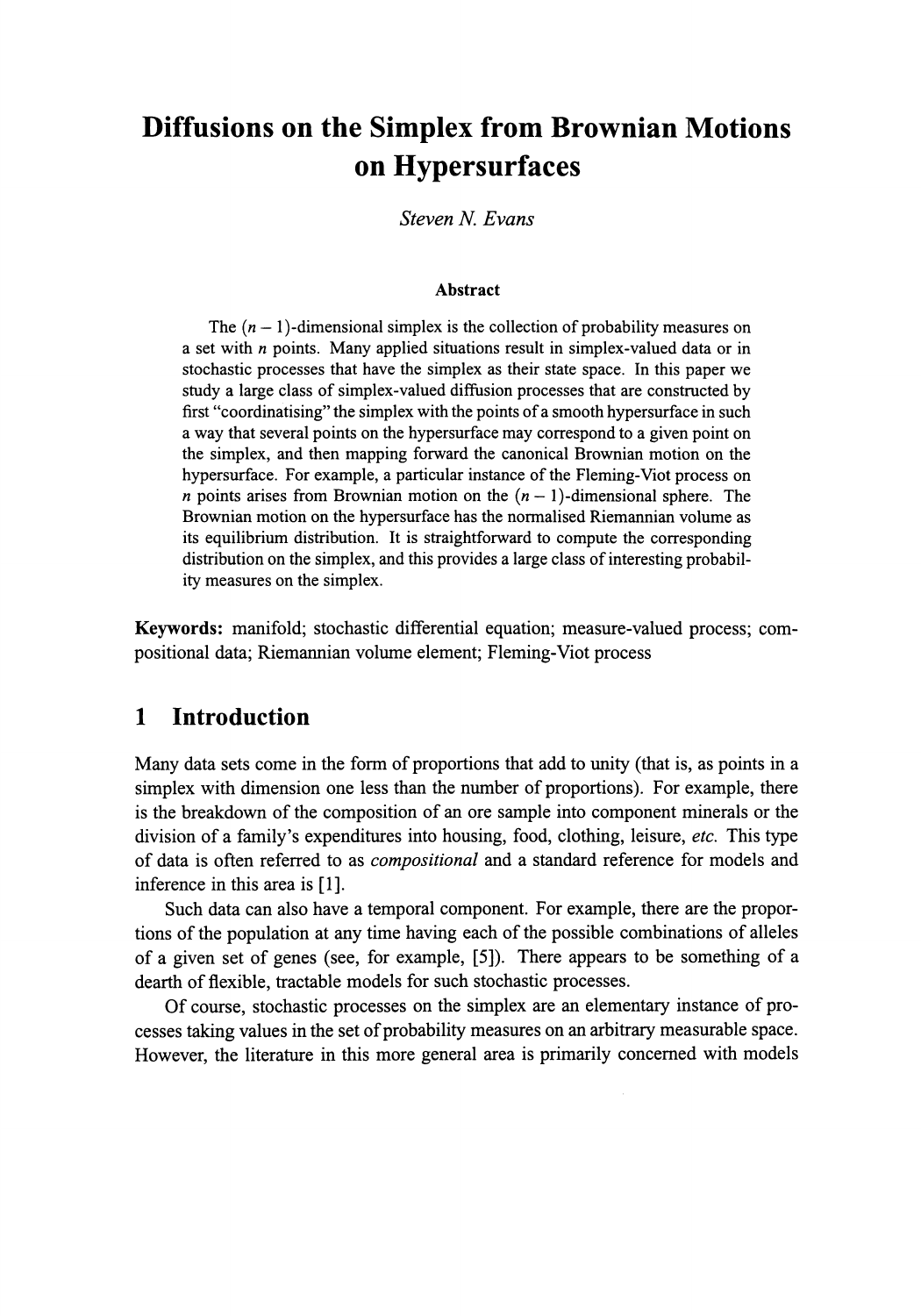such as the Fleming-Viot process that arise as continuum limits of particle systems with relatively simple dynamics (see, for example, [2]).

There is a substantial literature on diffusions on manifolds and particularly Brown ian motion on manifolds (see, for example, [3, 4, 6, 8]). The approach we follow here for building diffusions on the simplex is to first take a simplicial decomposition of some compact manifold. This gives a typically many-to-one mapping of the manifold onto the simplex. We then take Brownian motion on the manifold and map it forward to ob tain a continuous stochastic process on the simplex. If the manifold and the associated simplicial decomposition have suitable symmetry properties, then the resulting process on the simplex will be Markovian.

The simplest example of our construction is when the manifold is the  $(n - 1)$ dimensional sphere

$$
\{(x^1,x^2,\ldots,x^n):(x^1)^2+(x^2)^2+\cdots+(x^n)^2=1\}.
$$

We map the sphere onto the  $(n - 1)$ -dimensional simplex via

$$
(x1, x2,..., xn) \mapsto ((x1)2, (x2)2,..., (xn)2).
$$

If  $(X_t, \mathbb{P}^x)$  is the Brownian motion on the sphere, then the distribution of the process  $X =$  $(X^1, X^2, \ldots, X^n)$  under  $\mathbb{P}^{(\pm x^1, \pm x^2, \ldots, \pm x^n)}$  is the same as the distribution of  $(\pm X^1, \pm X^2, \ldots, X^n)$  $\ldots$ ,  $\pm X^n$ ) under  $\mathbb{P}^x$  for any x and any of the 2<sup>*n*</sup> possible choices of sign. In particular, for any point  $y = (y^1, y^2, \dots, y^n)$  in the simplex the distribution of  $((X^1)^2, (X^2)^2, \dots, (X^n)^2)$ is the same under any of the measures  $\mathbb{P}^{x}$  for which  $((x^{1})^{2}, (x^{2})^{2}, \ldots, (x^{n})^{2}) = (y^{1}, y^{2}, \ldots, (y^{n}))$  $\ldots$ ,  $y<sup>n</sup>$ ). Dynkin's criterion for a function of a Markov process to be Markovian (see Theorem 13.5 of [7]) then gives that  $((X^{1})^{2}, (X^{2})^{2}, \ldots, (X^{n})^{2})$  is Markovian.

It turns out that Brownian motion on the sphere is mapped to a particular Fleming Viot process on the set  $\{1,2,\ldots,n\}$ . The underlying mutation process for the Fleming-Viot process is a Markov chain that jumps at a constant rate and chooses a new state uniformly from the  $(n - 1)$  possibilities. The Brownian motion on the sphere has the normalised surface area measure on the sphere as its equilibrium distribution. The corresponding process on the simplex (that is, the Fleming-Viot process) has the push forward of this measure as its equilibrium distribution and, as is well-known, this latter probability measure is the Dirichlet distribution with parameters  $(\frac{1}{2}, \frac{1}{2}, \dots, \frac{1}{2})$ ,

The plan of the paper is the following. We construct a particular class of hypersur faces and Brownian motions on them in Section 2. We show that the Brownian motion mapped to the simplex is Markovian in Section 3, and exhibit the semimartingale de composition of this diffusion on the simplex in Section 4. The push-forward of the normalised Riemannian volume measure is the equilibrium distribution of the diffusion on the simplex, and an explicit formula is given for this distribution in Section 5. We il lustrate the general results with the special cases where the hypersurface is an ellipsoid in  $\mathbb{R}^n$  or the unit sphere in  $\mathbb{R}^n$  equipped with the  $\ell^p$  norm for p an even positive integer.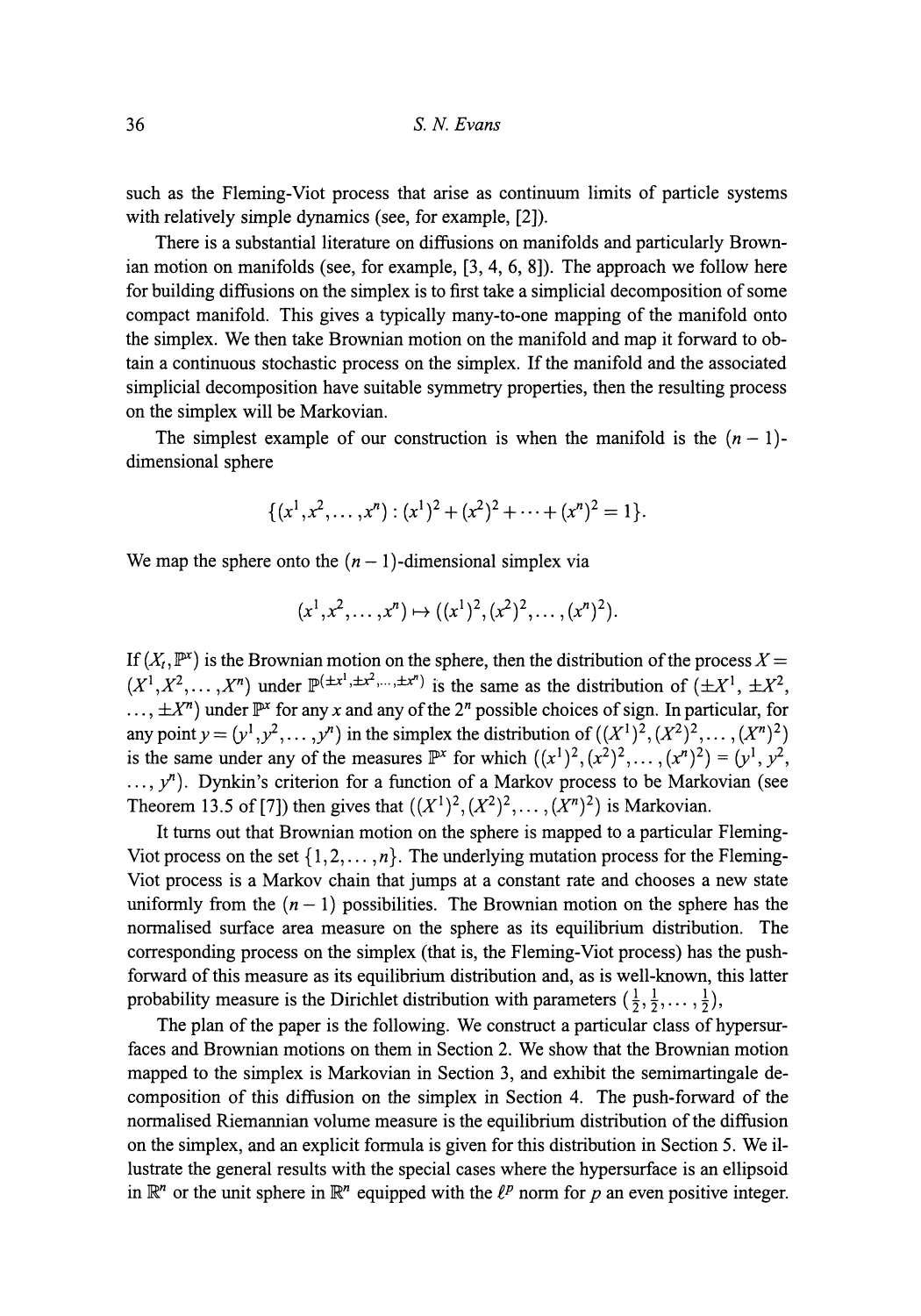#### **2 Brownian motion on a hypersurface**

Fix functions  $g_i : \mathbb{R} \to \mathbb{R}_+$ ,  $1 \le i \le n$ , with the following properties:

- i)  $g_i$  is  $C^{\infty}$ ;
- ii)  $g_i(0)=0$ ;
- iii)  $g_i(-u) = g_i(u)$ ;
- iv)  $g'_{i}(u) > 0, u > 0;$
- v)  $\{u \in \mathbb{R} : g_i(u) = 1\} \neq \emptyset$ .

Define  $g : \mathbb{R}^n \to \mathbb{R}^n_+$  by

$$
g(x^1,x^2,\ldots,x^n):=(g_1(x^1),g_2(x^2),\ldots,g_n(x^n))
$$

and  $G: \mathbb{R}^n \to \mathbb{R}_+$  by

$$
G(x^1, x^2, \ldots, x^n) := \sum_{i=1}^n g_i(x^i).
$$

The set  $\mathcal{M} := \{x \in \mathbb{R}^n : G(x) = 1\}$  is a compact, connected,  $(n-1)$ -dimensional embedded submanifold of  $\mathbb{R}^n$  and the range of g restricted to M is the simplex

$$
S := \{ y \in \mathbb{R}^n : \sum_{i=1}^n y^i = 1, y^i \ge 0 \}.
$$

Each  $y \in S$  is the image of  $2^{n} \{1 \le i \le n : y' > 0\}$  points of M.

We will construct a diffusion process  $Y = (Y_t, \mathbb{Q}^{\nu})$  or S by letting  $(Y_t)_{t \geq 0}$  under  $\mathbb{Q}^{\nu}$ have the law of  $(g \circ X_t)_{t>0}$  under  $\mathbb{P}^x$ , where  $X = (X_t, \mathbb{P}^x)$  is the canonical Brownian motion on M and x is any pre-image of y for g. The infinitesimal generator of X is a multiple of the Laplace-Beltrami operator on  $M$ , but the most convenient way for us to describe *X* is as the solution of a stochastic differential equation (SDE).

Let

$$
n(x) := \frac{\text{grad } G(x)}{\|\text{grad } G(x)\|}
$$
  
= 
$$
\frac{(g'_1(x^1), g'_2(x^2), \ldots, g'_n(x^n))}{(\sum_{i=1}^n g'_i(x^i)^2)^{\frac{1}{2}}}
$$

be the unit normal to *M* at *x,* and write

 $\bar{z}$ 

$$
P(x) := (I - n(x)n(x)^{\top})
$$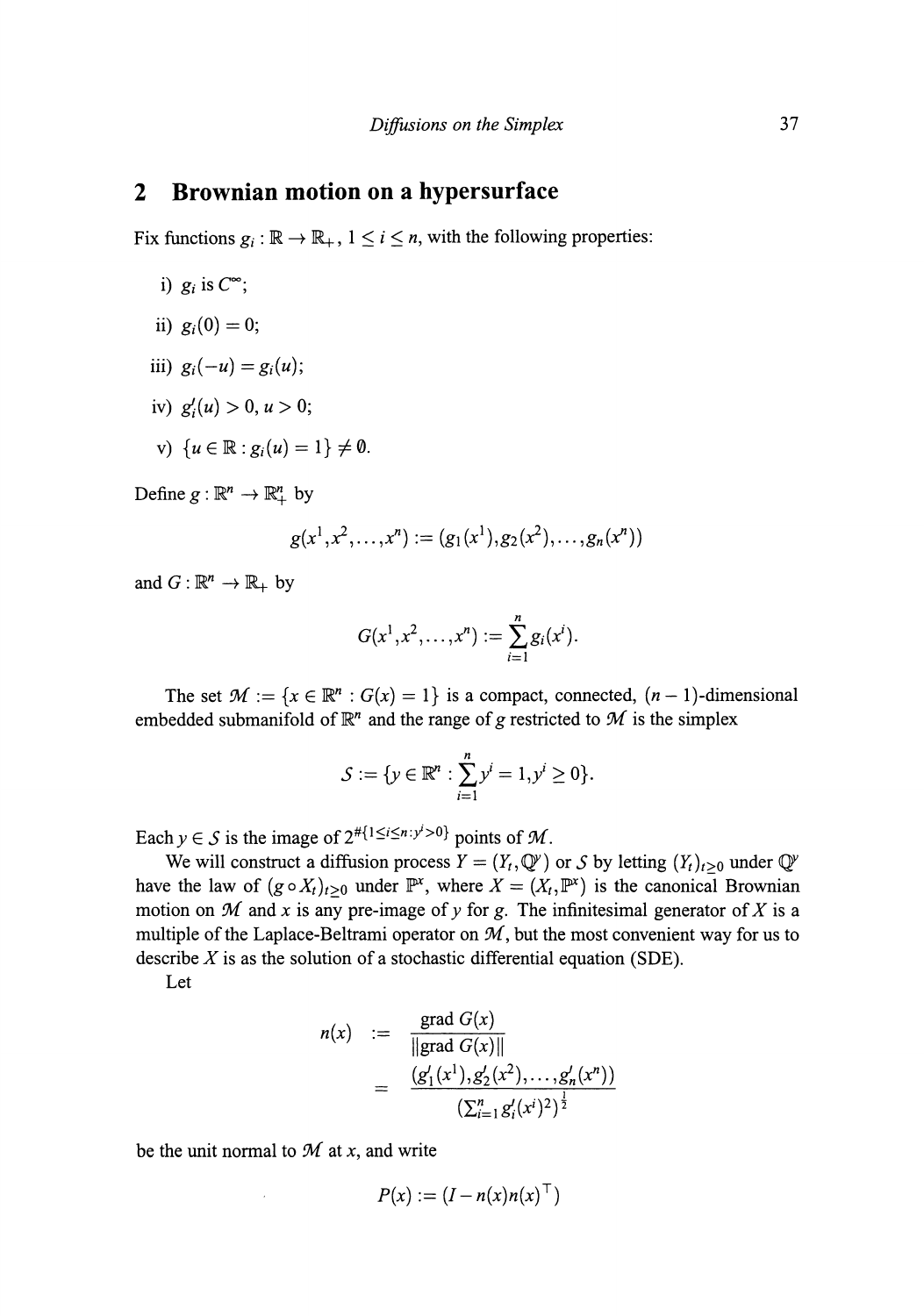for the corresponding orthogonal projection onto the tangent plane to  $M$  at  $x$ . The mean curvature at *x* is given by

$$
c(x) := -\frac{1}{2} \text{div } n(x)
$$
  
= 
$$
-\frac{1}{2} \left\{ \frac{\sum_{i} g_{i}''(x^{i})}{(\sum_{i} g_{i}'(x^{i})^{2})^{\frac{1}{2}}} - \frac{\sum_{i} g_{i}'(x^{i})^{2} g_{i}''(x^{i})}{(\sum_{i} g_{i}'(x^{i})^{2})^{\frac{3}{2}}} \right\}
$$
  
= 
$$
-\frac{1}{2} \frac{\sum_{i \neq j} g_{i}'(x^{i})^{2} g_{j}''(x^{j})}{(\sum_{i} g_{i}(x^{i})^{2})^{\frac{3}{2}}}.
$$

By [9], Brownian motion on *M* starting at  $x \in M$  solves the SDE

$$
dX_t = P(X_t) dB_t + c(X_t) n(X_t) dt
$$
  

$$
X_0 = x,
$$

where *B* is a standard *n*-dimensional Brownian motion. Write  $\mathbb{P}^x$  for the distribution of the solution of this SDE.

### **3 Diffusion on the simplex**

Set  $Y := g \circ X$ . That is,  $Y_t = g(X_t) \in S$ . We claim that Y is Markovian. As with the example on the sphere in the Introduction, this will follow from Dynkin's criterion for a function of a Markov process to be Markovian if we can show that the law of  $Y$  is the same under  $\mathbb{P}^{x'}$  and  $\mathbb{P}^{x''}$  for any two points  $x',x'' \in \mathcal{M}$  such that  $g(x') = g(x'')$  (see Theorem 13.5 of [7]).

For any  $x \in M$ , let  $X^{(x)}$  denote the solution of the SDE

$$
dX_t^{(x)} = P\left(X_t^{(x)}\right) dB_t + c\left(X_t^{(x)}\right) n\left(X_t^{(x)}\right) dt
$$
  

$$
X_0^{(x)} = x.
$$

Fix  $\varepsilon \in {\pm 1}^n$  and write *E* for the diagonal matrix diag  $(\varepsilon_1, \varepsilon_2, ..., \varepsilon_n)$  so that for  $z \in \mathbb{R}^n$ ,  $Ez = (\epsilon_1 z^1, \epsilon_2 z^2, \dots, \epsilon_n z^n)$ . Note that if  $x', x'' \in M$  are such that  $g(x') = g(x'')$ , then  $x'' = Ex'$  for some such *E*. Observe by our assumptions on the  $g_i$  that

$$
g_i'(-u) = -g_i'(u),
$$
  

$$
g_i''(-u) = g_i''(u),
$$

$$
n(EX) = En(x),
$$
  

$$
P(EX) = EP(x)E,
$$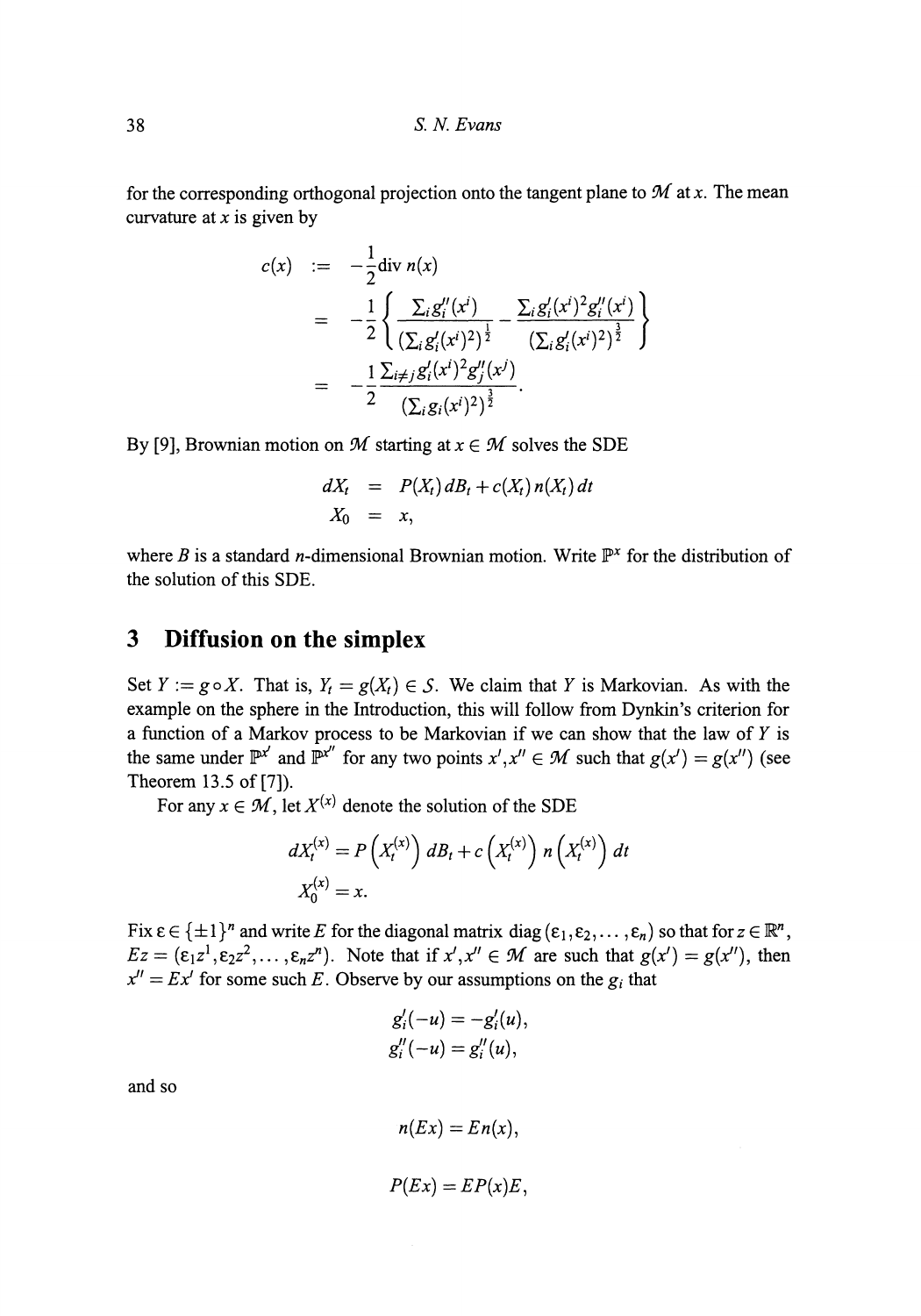$$
c(EX) = c(x).
$$

Thus,

$$
d\left[EX_t^{(x)}\right] = EP\left(X_t^{(x)}\right) dB_t + c\left(X_t^{(x)}\right) En\left(X_t^{(x)}\right) dt
$$
  
= 
$$
EP\left(X_t^{(x)}\right) E d[EB_t] + c\left(X_t^{(x)}\right) En\left(X_t^{(x)}\right) dt
$$
  
= 
$$
P\left(EX_t^{(x)}\right) d\tilde{B}_t + c\left(EX_t^{(x)}\right) n\left(EX_t^{(x)}\right) dt,
$$

where  $\tilde{B} = EB$  is a standard *n*-dimensional Brownian motion. Moreover,

$$
EX_0^{(x)} = Ex,
$$

and so we conclude that  $EX^{(x)}$  has the same distribution as  $X^{(Ex)}$ . That is, the law of *EX* under  $\mathbb{P}^x$  is the same as that of *X* under  $\mathbb{P}^{Ex}$ , and Dynkin's criterion holds. Write  $\mathbb{Q}^y$  for the distribution of *Y* starting at  $y \in S$ . Because *X* is a Feller process and *g* is continuous, it follows that *Y* is also a Feller process.

# **4 Semimartingale description**

By Itό's formula we have

$$
dY_t^i = g'_i(X_t^i) dX_t^i + \frac{1}{2} g''_i(X_t^i) d\langle X^i \rangle_t
$$
  
=  $g'_i(X_t^i) \sum_j P_{ij}(X_t) dB_t^j$   
+  $g'_i(X_t^i) c(X_t) n^i(X_t) dt + \frac{1}{2} g''_i(X_t^i) \sum_j P_{ij}(X_t)^2 dt$ .

By our assumptions on  $g_i$ , for  $0 \le v \le 1$  there exists a unique  $u \ge 0$  such that  $g_i(u) = v$ . Write  $u = h_i(v)$ . Observe that  $g_i(-h_i(v)) = v$ ,  $g'_i(-h_i(v)) = -g'_i(h_i(v))$ , and  $g''_i(-h_i(v)) = g''_i(h_i(v))$ . Put

$$
\alpha_i(y) := g'_i(h_i(y^i))^2 = \frac{1}{h'_i(y^i)^2},
$$
  

$$
\bar{\alpha}_i(y) := \frac{\alpha_i(y)}{\sum_j \alpha_j(y)},
$$

and

$$
\beta_i(y) := g''_i(h_i(y^i)) = -\frac{h''_i(y^i)}{h'_i(y^i)^3}.
$$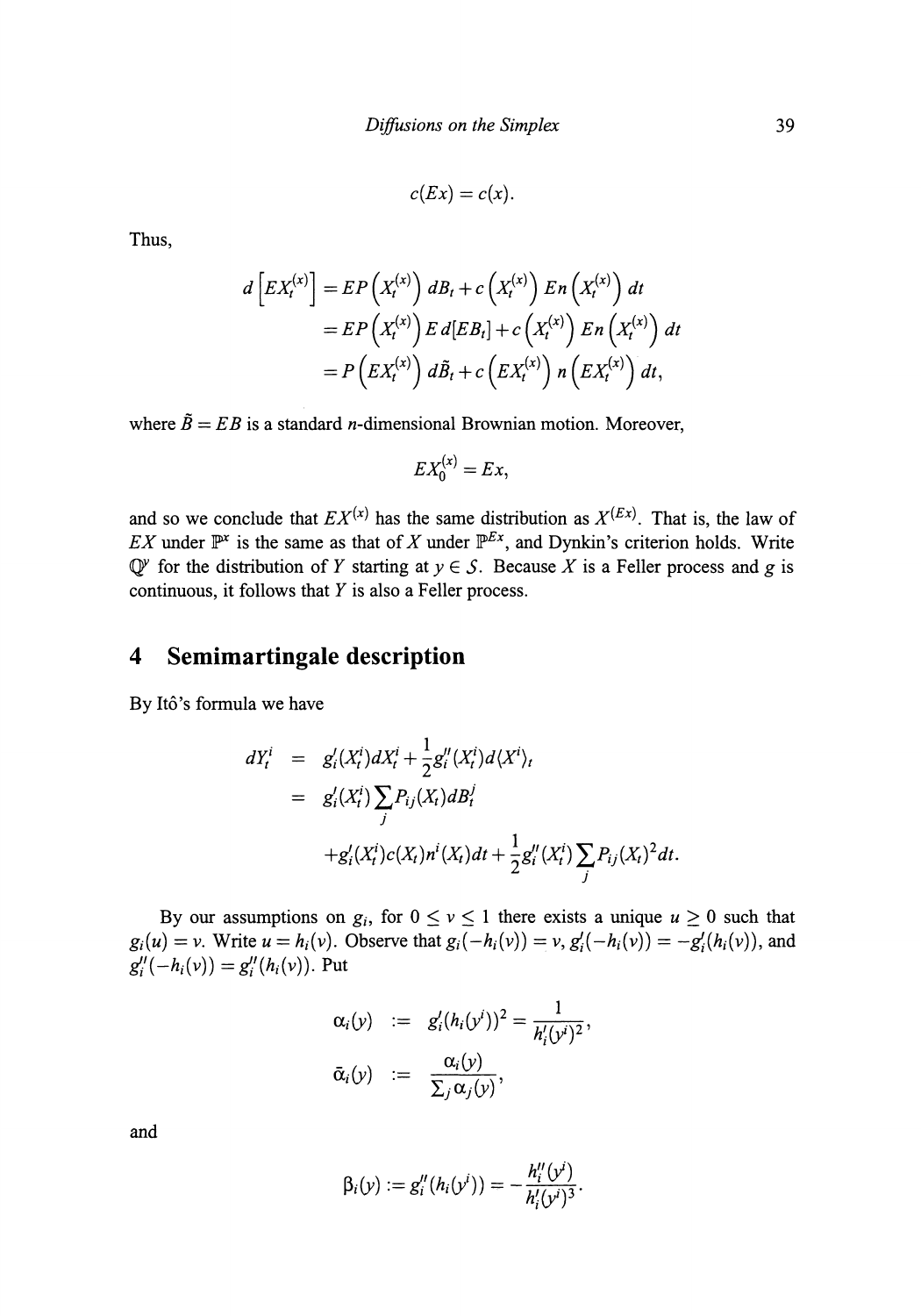Note that because  $P(x)$  is a projection matrix,

$$
\sum_{j} P_{ij}(x)^2 = \sum_{j} P_{ij}(x) P_{ji}(x)
$$

$$
= P_{ii}(x)
$$

$$
= 1 - n^i(x)^2.
$$

Thus for  $y = g(x)$  we have

$$
g'_i(x^i)c(x)n^i(x) + \frac{1}{2}g''_i(x^i)\sum_j P_{ij}(x)^2
$$
  
=  $-\frac{1}{2}\alpha_i(y)\left\{\frac{\sum_j \beta_j(y)}{(\sum_j \alpha_j(y))^{\frac{1}{2}}} - \frac{\sum_j \alpha_j(y)\beta_j(y)}{(\sum_j \alpha_j(y))^{\frac{1}{2}}}\right\}\frac{1}{(\sum_j \alpha_j(y))^{\frac{1}{2}}}$   
+  $\frac{1}{2}\beta_i(y)\left\{1 - \frac{\alpha_i(y)}{\sum_j \alpha_j(y)}\right\}$   
=  $\frac{1}{2}\left[\beta_i(y)\left\{1 - \bar{\alpha}_i(y)\right\} - \bar{\alpha}_i(y)\sum_j \beta_j(y)\left\{1 - \bar{\alpha}_j(y)\right\}\right].$ 

Note also that

$$
\sum_{k} g'_{i}(x^{i}) P_{ik}(x) g'_{j}(x^{j}) P_{jk}(x) = g'_{i}(x^{i}) P_{ij}(x) g'_{j}(x^{j})
$$
  
=  $\alpha_{i}(y) \{ \delta_{ij} - \bar{\alpha}_{j}(y) \}.$ 

Putting this all together,

$$
dY_t^i = dM_t^i + \frac{1}{2} \left[ \beta_i(Y_t) \{ 1 - \bar{\alpha}_i(Y_t) \} - \bar{\alpha}_i(Y_t) \sum_j \beta_j(Y_t) \{ 1 - \bar{\alpha}_j(Y_t) \} \right] dt
$$

where  $M_t = (M_t^1, \ldots, M_t^n)$  is a continuous martingale with

$$
d\langle M^i, M^j\rangle_t = \alpha_i(Y_t)\{\delta_{ij}-\bar{\alpha}_j(Y_t)\}dt.
$$

#### **Example 1**

*Suppose that*  $g_i(u) = c_i u^2$  for constants  $c_i > 0$ ,  $1 \le i \le n$ , so that M is the ellipsoid

$$
\alpha_i(y) = 4c_i y^i, \n\beta_i(y) = 2c_i,
$$

*and hence*

$$
dY_t^i = dM_t^i + \left[c_i\left\{1 - \frac{c_iY_t^i}{\sum_j c_jY_t^j}\right\} - \frac{c_iY_t^i}{\sum_j c_jY_t^j}\sum_j c_j\left\{1 - \frac{c_jY_t^j}{\sum_k c_kY_t^k}\right\}\right]dt,
$$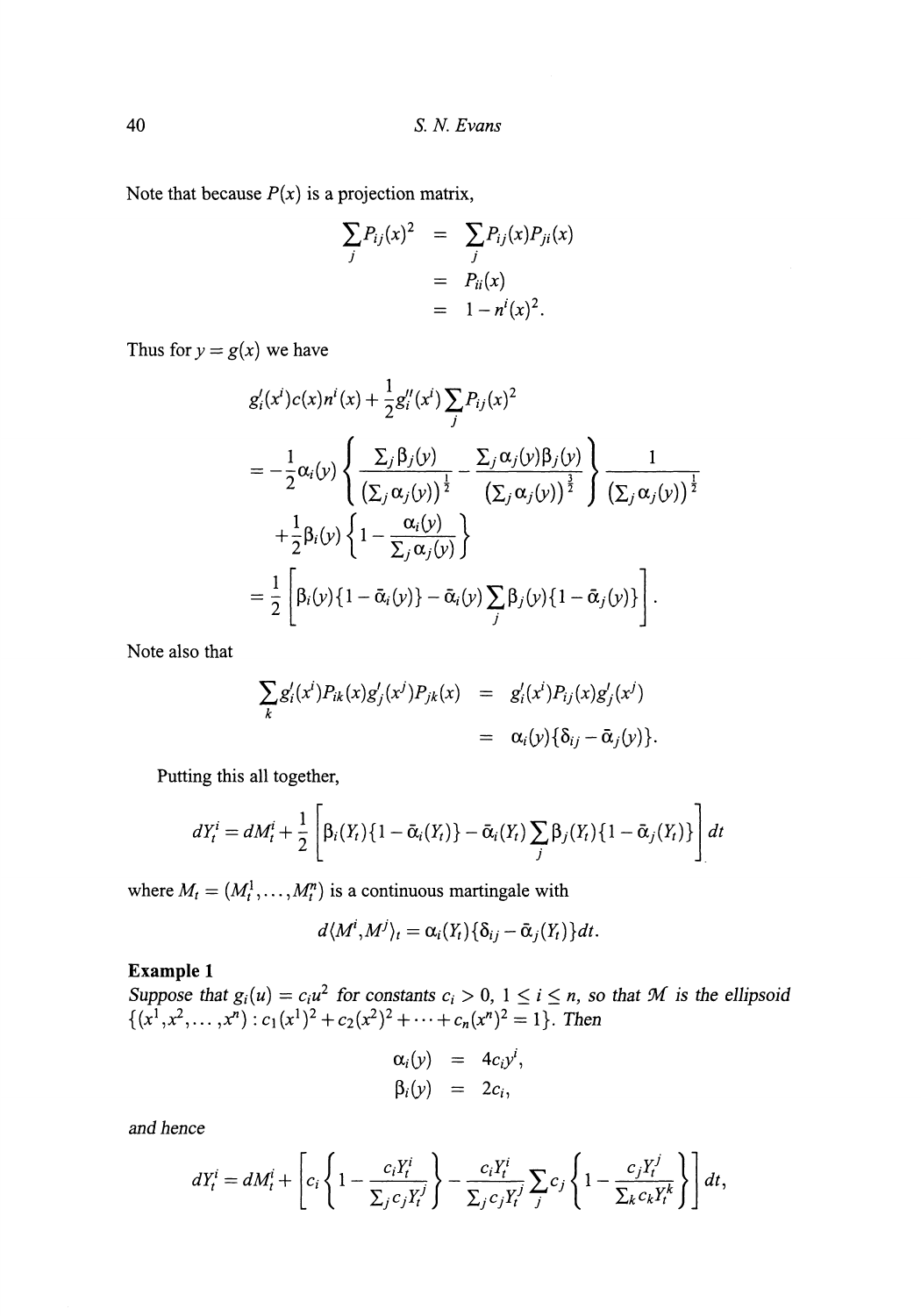*where M is a continuous martingale with*

$$
d\langle M^i, M^j \rangle_t = 4c_i Y_t^i \left\{ \delta_{ij} - \frac{c_j Y_t^j}{\sum_k c_k Y_t^k} \right\} dt.
$$

*When*  $c_1 = c_2 = \cdots = c_n = c$  (so that *M* is the sphere with radius  $\frac{1}{\sqrt{c}}$ ), we have

$$
dY_t^i = dM_t^i + c \left[ 1 - Y_t^i - Y_t^i \sum_j \{1 - Y_t^j\} \right] dt
$$
  
= 
$$
dM_t^i + c[1 - nY_t^i] dt
$$
  
= 
$$
dM_t^i + cn \sum_j \left\{ \frac{1}{n} - \delta_{ij} \right\} Y_t^j dt,
$$

*where M is a continuous martingale with*

$$
d\langle M^i, M^j \rangle_t = 4cY_t^i \{\delta_{ij} - Y_t^j\} dt.
$$

*If* we associate  $Y_t$  with the probability measure on  $\{1, 2, ..., n\}$  that assigns mass  $Y_t^i$  to *i*, then  $(Y_t, \mathbb{Q}^y)$  is a particular case of a Fleming-Viot process (see [2]) in which the *underlying mutation process jumps from each state at rate*  $c(n - 1)$  *and chooses a new state uniformly from the*  $(n - 1)$  *possibilities.* 

*When n* = 2, the process  $Z := Y^1$  is a one-dimensional diffusion that solves the SDE

$$
dZ_t = \mu(Z_t) dt + \sigma(Z_t) dB_t,
$$

*where*

$$
\mu(z) := c_1 \left\{ 1 - \frac{c_1 z}{c_1 z + c_2 (1 - z)} \right\}
$$
  
 
$$
- \frac{c_1 z}{c_1 z + c_2 (1 - z)} \left[ c_1 \left\{ 1 - \frac{c_1 z}{c_1 z + c_2 (1 - z)} \right\} + c_2 \left\{ 1 - \frac{c_2 (1 - z)}{c_1 z + c_2 (1 - z)} \right\} \right],
$$

*and*

$$
\sigma^{2}(z) := 4c_{1}z\left\{1 - \frac{c_{1}z}{c_{1}z + c_{2}(1-z)}\right\}.
$$

An interesting feature of these coefficients is that the unique zero of  $\mu$  and the unique *maximum of*  $\sigma^2$  both occur at the point  $z = \sqrt{c_2}/(\sqrt{c_1} + \sqrt{c_2})$ . The infinitesimal drift  $\mu$  is graphed in Figures 1 and 2 for the parameter values  $(c_1,c_2) = (1,1)$  and  $(c_1,c_2) =$  $(4, 1)$ , respectively. The infinitesimal variance  $\sigma^2$  is graphed in Figures 3 and 4 for the *parameter values*  $(c_1, c_2) = (1, 1)$  *and*  $(c_1, c_2) = (4, 1)$ *, respectively.*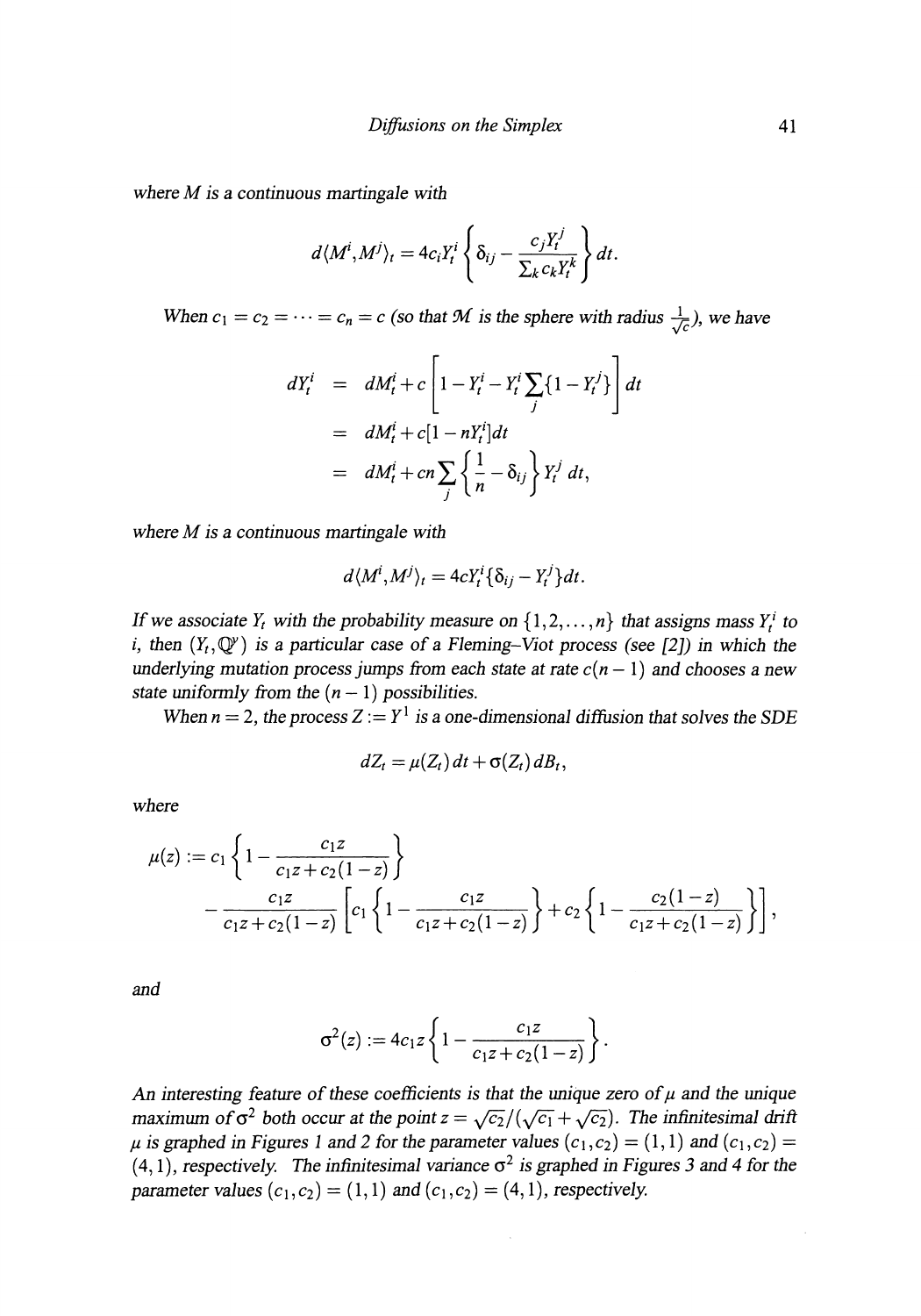**42** *S. N. Evans*



Figure 1: Drift for  $c_1 = 1$  and  $c_2 = 2$ 



Figure 2: Drift for  $c_1 = 4$  and  $c_2 = 1$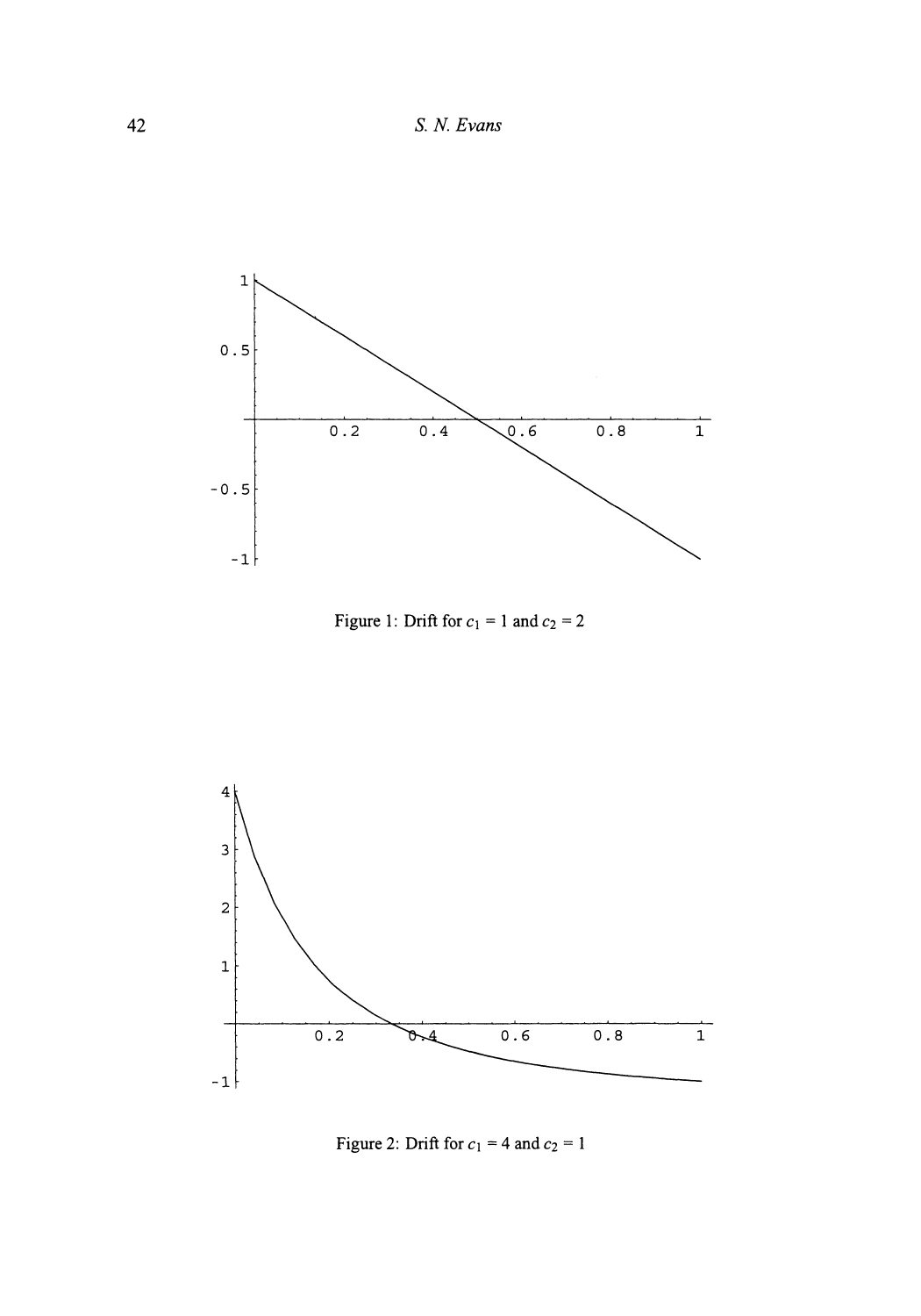

Figure 3: Variance for  $c_1 = 1$  and  $c_2 = 1$ 



Figure 4: Variance for  $c_1 = 4$  and  $c_2 = 1$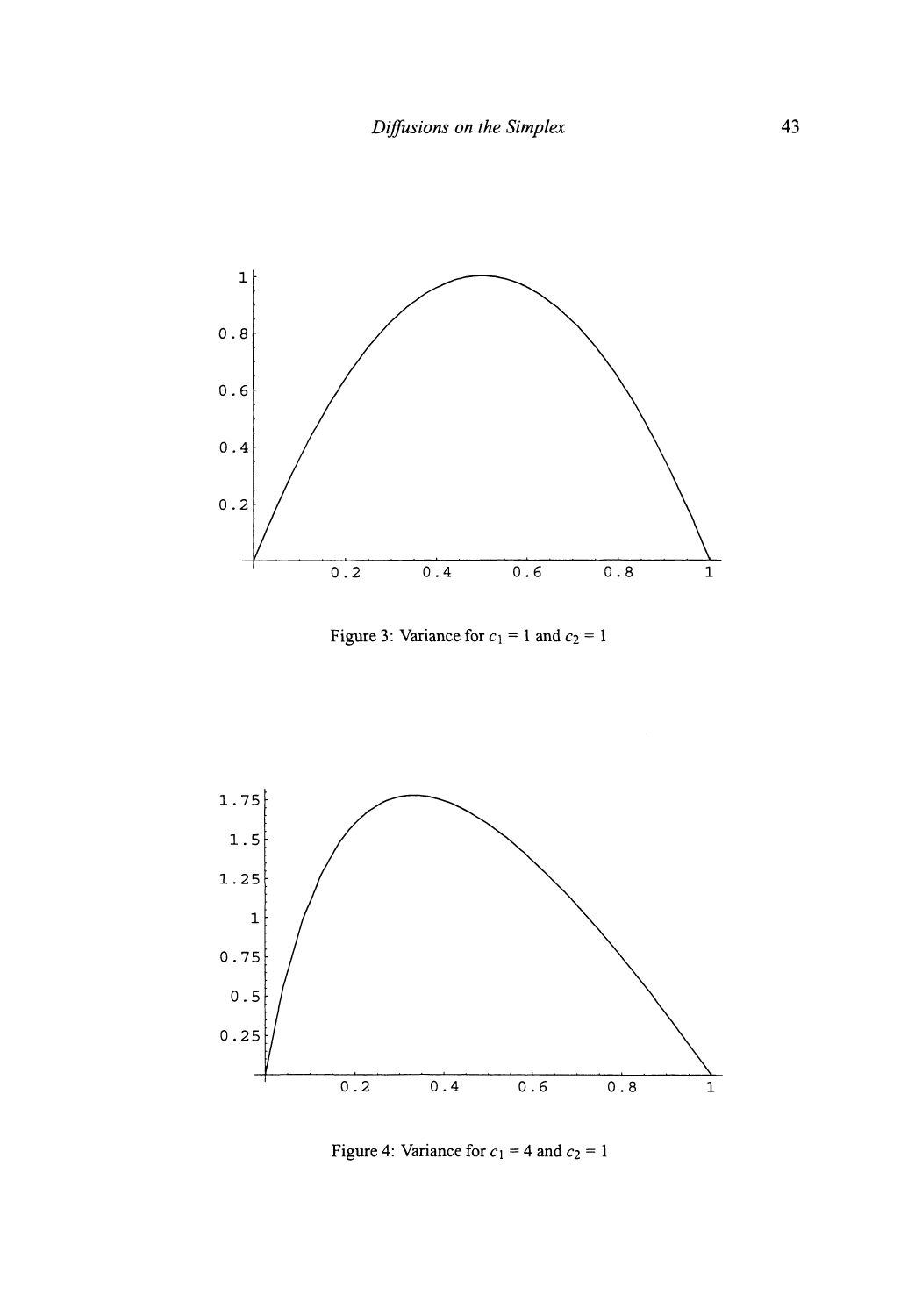**Remark 1** If we formally send  $n \to \infty$  in the martingale problem for Y, then the result*ing martingale problem on the infinite simplex*  $\{(y^1, y^2, ...) : \sum_i y^i = 1, y^i \ge 0\}$  makes *sense when*

$$
\sum_{i}\sup_{0\leq v\leq 1}\left|\frac{h''_i(v)}{h'_i(v)^3}\right|<\infty
$$

*(in Example 1 this condition becomes*  $\sum_i c_i < \infty$ ). It would be interesting to know if this *infinite-dimensional martingale problem is well-posed.*

## **5 Equilibrium distribution**

The Brownian motion *X* is reversible with respect to the normalised Riemannian vol ume measure on  $\mathcal M$  and  $X_t$  converges in distribution to this measure as  $t \to \infty$  under any  $\mathbb{P}^x$ . Therefore, if we let  $\pi$  denote the push-forward of the normalised Riemannian volume measure by *g,* then the diffusion *Y* is reversible with respect to π and *Y<sup>t</sup>* converges in distribution to  $\pi$  as  $t \to \infty$  under any  $\mathbb{Q}^{\gamma}$ .

We can calculate the Riemannian volume measure as follows. The set

$$
\{(x^1, x^2, \dots, x^n) \in \mathcal{M} : x^n \neq 0\}
$$

is the union of the two open sets

$$
\left\{ \left( x^{1}, x^{2}, \ldots, x^{n-1}, \pm h_{n} \left( 1 - \sum_{i=1}^{n-1} g_{i}(x^{i}) \right) \right) : \sum_{i=1}^{n-1} g_{i}(x^{i}) < 1 \right\}
$$

and  $(x^1, x^2, \ldots, x^{n-1})$  can be used as local coordinates for M in these two patches. The Riemannian metric in each patch is given by the matrix  $I + J(x)J(x)^\top$ , where  $J(x)$  is the  $(n - 1)$ -dimensional column vector

$$
\left(\frac{\partial}{\partial x^i}h_n\left(1-\sum_{j=1}^{n-1}g_j(x^j)\right)\right)_{i=1}^{n-1}.
$$

The corresponding Riemannian volume measure is

$$
[\det(I+J(x)J(x)^{\top})]^{\frac{1}{2}} dx^{1} dx^{2} \cdots dx^{n-1} = [1+J(x)^{\top}J(x)]^{\frac{1}{2}} dx^{1} dx^{2} \cdots dx^{n-1},
$$

where we have used the familiar matrix fact that

$$
\det(A + bb^{\top}) = \det(A)(1 + b^{\top}A^{-1}b).
$$

The Jacobian matrix for the transformation

$$
(x^1, x^2, \ldots, x^{n-1}) \mapsto (g_1(x^1), g^2(x^2), \ldots, g_{n-1}(x^{n-1}))
$$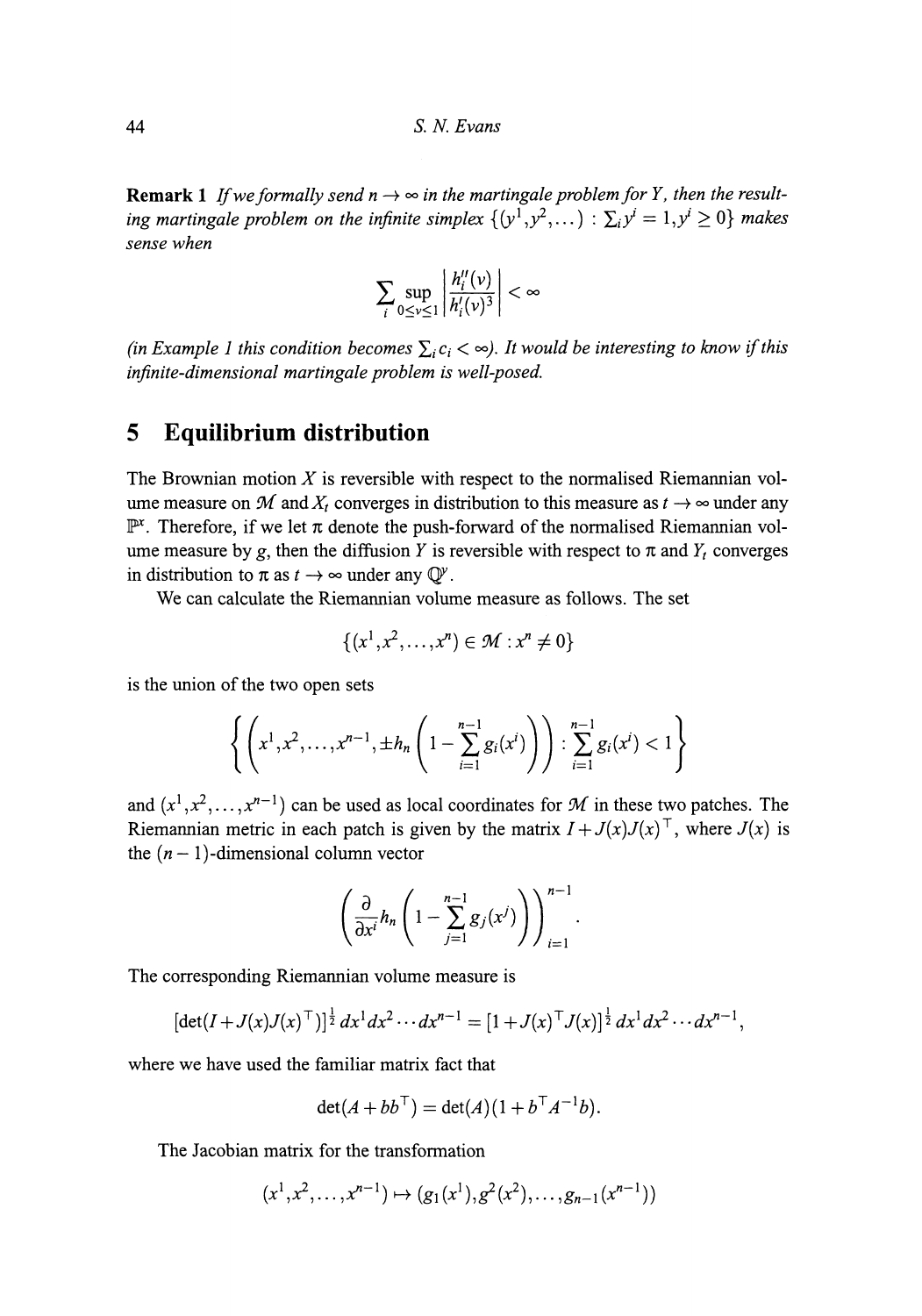is the diagonal matrix diag $(g_1)(x)$ tise S with  $\{(y^1, y^2, \ldots, y^{n-1})\}$ :  $,..., g'_{n-1}(x^{n-1})$ ). Therefore, if we coordina  $\leq 1, y' \geq 0$ , then  $\pi$  is the measure

$$
C\left[1+\sum_{i=1}^{n-1}\left\{h_n'\left(1-\sum_{j=1}^{n-1}y^j\right)g_i'(h_i(y^i))\right\}\right]^{\frac{1}{2}}\prod_{i=1}^{n-1}g_i'(h_i(y^i))^{-1}dy^1dy^2...dy^{n-1}
$$
  
= 
$$
C\left[\sum_{i=1}^n g_i'(h_i(y^i))^2\right]^{\frac{1}{2}}\prod_{i=1}^n g_i'(h_i(y^i))^{-1}dy^1dy^2...dy^{n-1},
$$

for a suitable normalisation constant C.

#### **Example 2**

*Suppose that*  $g_i(u) = c_i u^2$  for constants  $c_i > 0$ ,  $1 \le i \le n$ . Then

$$
g_i'(h_i(u)) = 2c_i^{\frac{1}{2}}u^{\frac{1}{2}}
$$

*so that π is*

$$
C\left[\sum_{i=1}^n c_i y^i\right]^{\frac{1}{2}} \prod_{i=1}^n (y^i)^{-\frac{1}{2}} dy^1 dy^2 \cdots dy^{n-1}
$$

for a suitable constant C. In particular, if  $c_1 = c_2 = \cdots = c_n$ , then  $\pi$  is the Dirichlet *distribution with parameters*  $(\frac{1}{2}, \frac{1}{2}, \dots, \frac{1}{2})$ .

For  $n = 2$ , the equilbrium density is graphed in Figures 5 and 6 for  $(c_1, c_2) = (1, 1)$ and  $(c_1,c_2) = (4,1)$ , respectively. The equilibrium density has its unique minimum *at*  $\sqrt{c_2}/(\sqrt{c_1} + \sqrt{c_2})$ . Recall from Example 1 that the infinitesimal drift coefficient *vanishes and the infinitesimal variance coefficient has its maximum at this same point.*

#### **6 Another example**

Suppose that  $g_i(u) = u^p$ ,  $1 \le i \le n$ , where p is an even positive integer. Then

$$
\alpha_i(y) = p^2 (y^i)^{2(1-\frac{1}{p})}
$$
 and  $\beta_i(y) = p^2 (p-1) (y^i)^{(1-\frac{2}{p})}$ .

Hence, setting  $r = 2\left(1 - \frac{1}{p}\right)$  and  $s = \left(1 - \frac{2}{p}\right)$ ,

$$
dY_t^i = dM_t^i + \frac{p^2(p-1)}{2} \left[ (Y_t^i)^s \left\{ 1 - \frac{(Y_t^i)^r}{\sum_k (Y_t^k)^r} \right\} - \frac{(Y_t^i)^r}{\sum_k (Y_t^k)^r} \sum_j (Y_t^j)^s \left\{ 1 - \frac{(Y_t^j)^r}{\sum_k (Y_t^k)^r} \right\} \right],
$$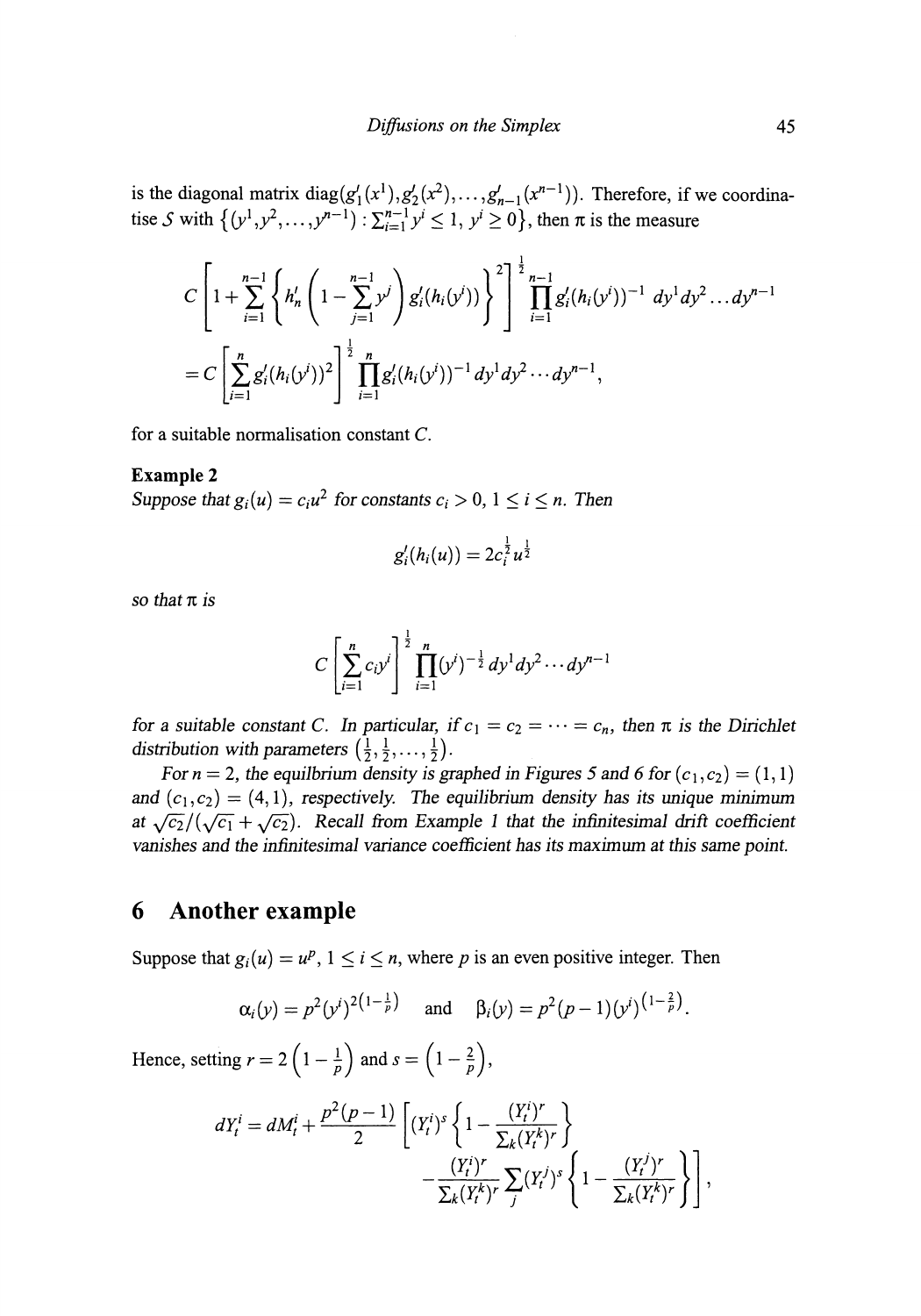

Figure 5: Equilibrium density for  $c_1 = 1$  and  $c_2 = 1$ 



Figure 6: Equilibrium density for  $c_1 = 4$  and  $c_2 = 1$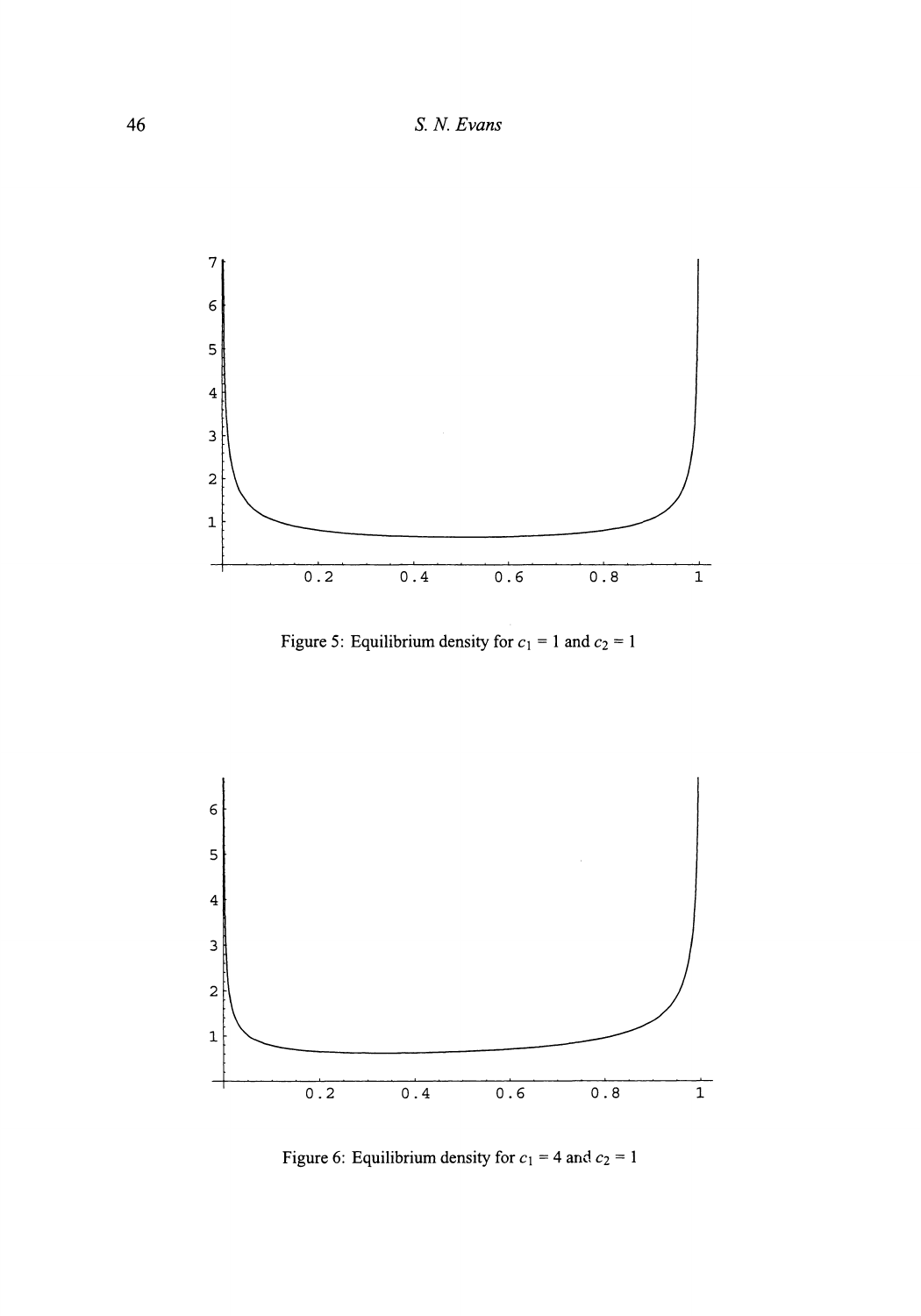where *M* is a continuous martingale with

$$
d\langle M^i, M^j \rangle_t = p^2 (Y_t^i)^r \left\{ \delta_{ij} - \frac{(Y_t^j)^r}{\sum_k (Y_t^k)^r} \right\} dt.
$$

The equilibrium measure  $\pi$  is

$$
C\left[\sum_{i=1}^n (y^i)^r\right]^{\frac{1}{2}} \prod_{i=1}^n (y^i)^{-\frac{r}{2}} dy^1 dy^2 \cdots dy^{n-1}
$$

for some constant C.

# **Acknowledgments**

Research supported in part by NSF grant DMS-0071468 and a research professorship from the Miller Institute for Basic Research in Science.

### **Dedication**

Dedicated with profound admiration to Terry, my neighbour and compatriot. Thanks for thirteen years of friendship, guidance, help and inspiration.

*Steven N. Evans, Department of Statistics, University of California, Berkeley,* evans@stat.berkeley.edu

#### **References**

- [1] J. Aitchison. *The statistical analysis of compositional data.* Chapman & Hall, London, 1986.
- [2] Donald A. Dawson. Measure-valued Markov processes. In *Ecole d'Etέ de Probabilites de Saint-Flour XXI—1991,* pages 1-260. Springer, Berlin, 1993.
- [3] Bruce K. Driver. A primer on Riemannian geometry and stochastic analysis on path spaces. Available at http://math.ucsd.edu/~driver, 1995.
- [4] Michel Emery. *Stochastic calculus in manifolds.* Springer-Verlag, Berlin, 1989. With an appendix by R-A. Meyer.
- [5] John H. Gillespie. *The causes of molecular evolution,* volume 2 of*Oxford series in ecology and evolution.* Oxford University Press, 1991.
- [6] L. C. G. Rogers and David Williams. *Diffusions, Markov processes, and martingales. Vol. 2: ltd calculus.* John Wiley & Sons Inc., New York, 1987.